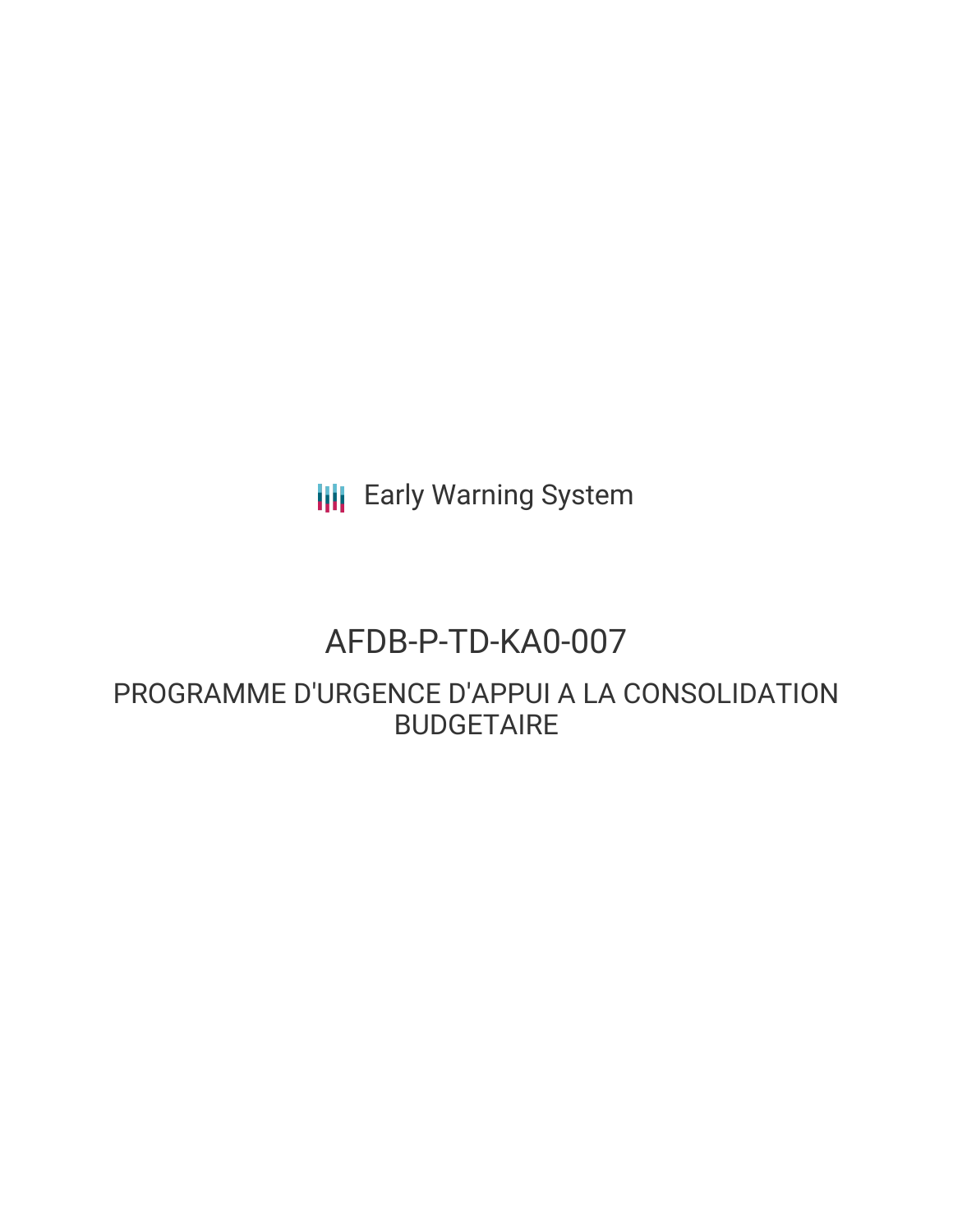

# **Quick Facts**

| <b>Countries</b>              | Chad                                |
|-------------------------------|-------------------------------------|
| <b>Financial Institutions</b> | African Development Bank (AFDB)     |
| <b>Status</b>                 | Active                              |
| <b>Bank Risk Rating</b>       |                                     |
| <b>Voting Date</b>            | 2017-11-24                          |
| <b>Borrower</b>               | MINISTERE DES FINANCES ET DU BUDGET |
| <b>Sectors</b>                | Finance                             |
| <b>Project Cost (USD)</b>     | $$33.35$ million                    |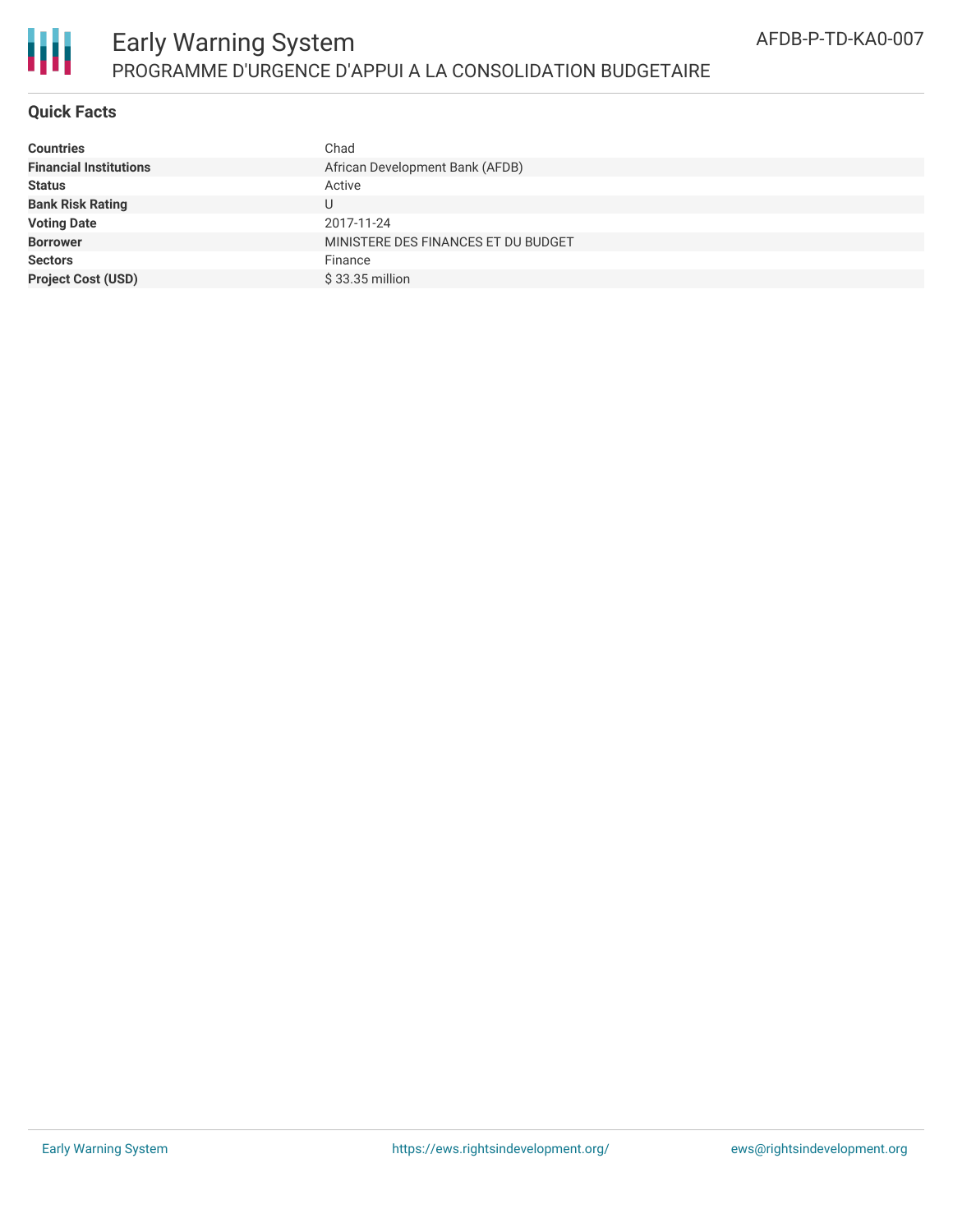

## **Project Description**

No project information available at the time of disclosure.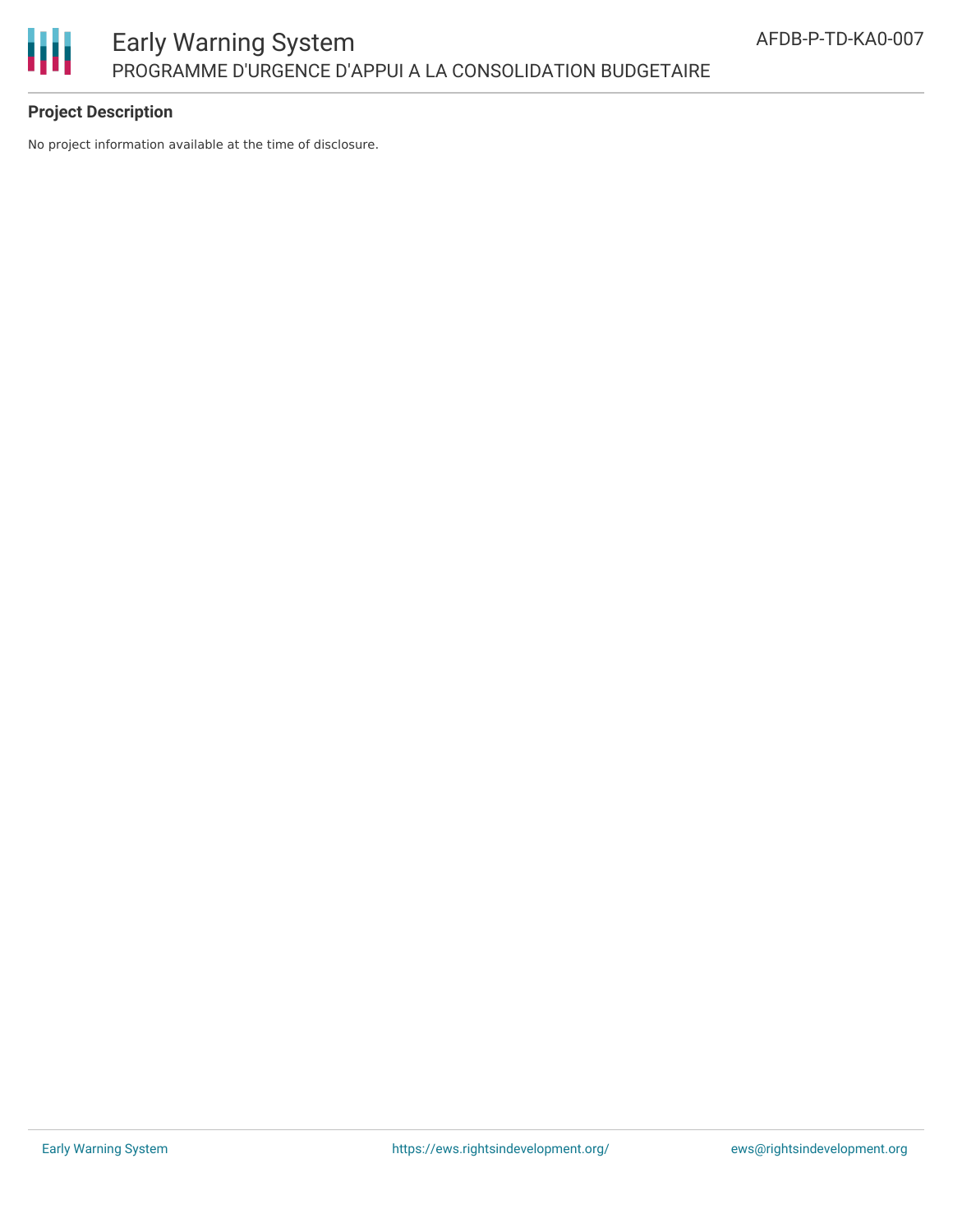

### **Investment Description**

African Development Bank (AFDB)

**Total cost**: 46000000 **Currency**: UAC

**Source(s) of financing Cofinanced**: 46000000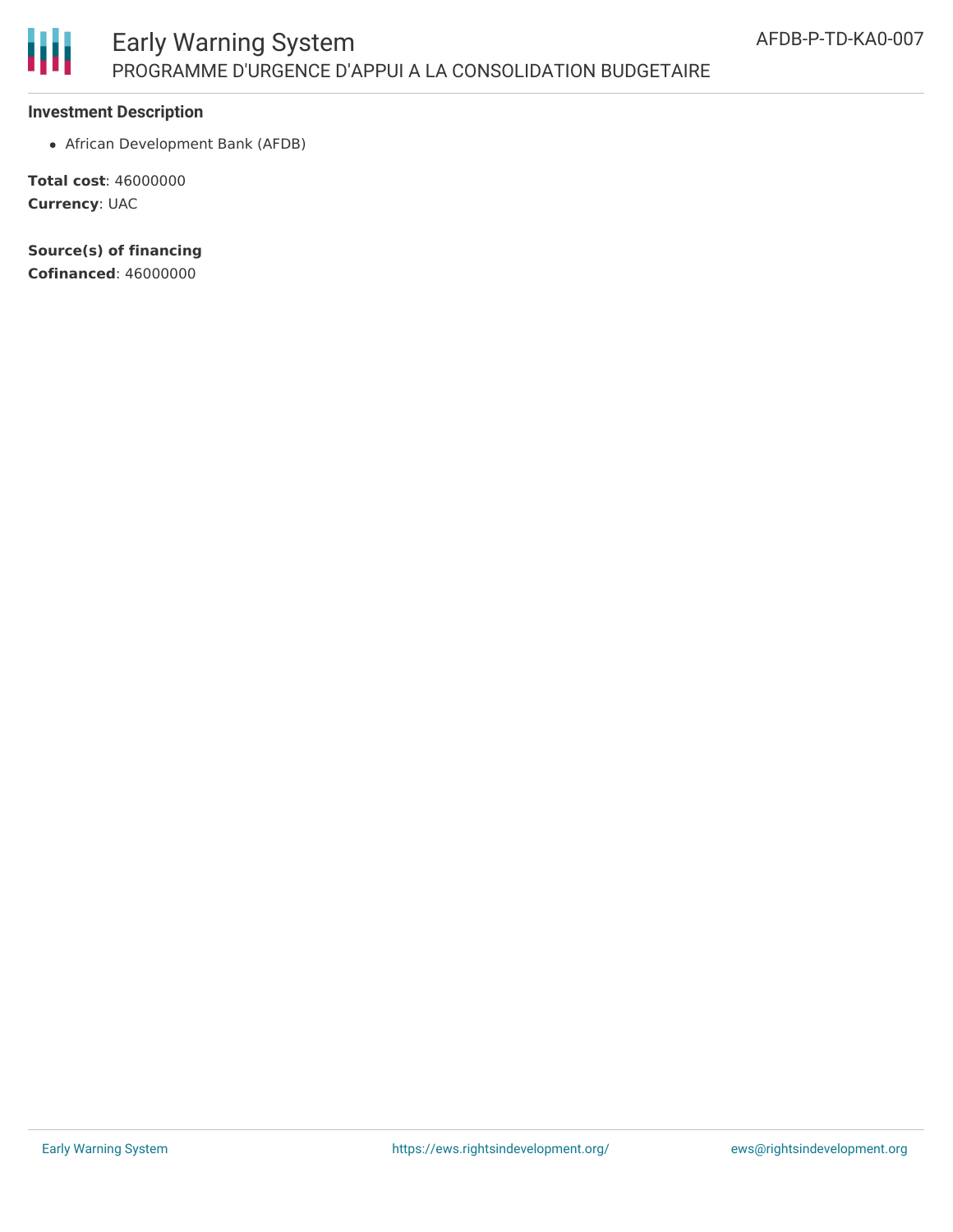

#### **Contact Information**

**Task Manager:** LAKOUE DERANT Regis, RDGC4 / no contact details provided at the time of disclosure

#### ACCOUNTABILITY MECHANISM OF AfDB

The Independent Review Mechanism (IRM), which is administered by the Compliance Review and Mediation Unit (CRMU), is the independent complaint mechanism and fact-finding body for people who have been or are likely to be adversely affected by an African Development Bank (AfDB)-financed project. If you submit a complaint to the IRM, it may assist you by either seeking to address your problems by facilitating a dispute resolution dialogue between you and those implementing the project and/or investigating whether the AfDB complied with its policies to prevent environmental and social harms. You can submit a complaint electronically by emailing crmuinfo@afdb.org, b.kargougou@afdb.org, b.fall@afdb.org, and/or s.toure@afdb.org. You can learn more about the IRM and how to file a complaint at https://www.afdb.org/en/independent-review-mechanism/.